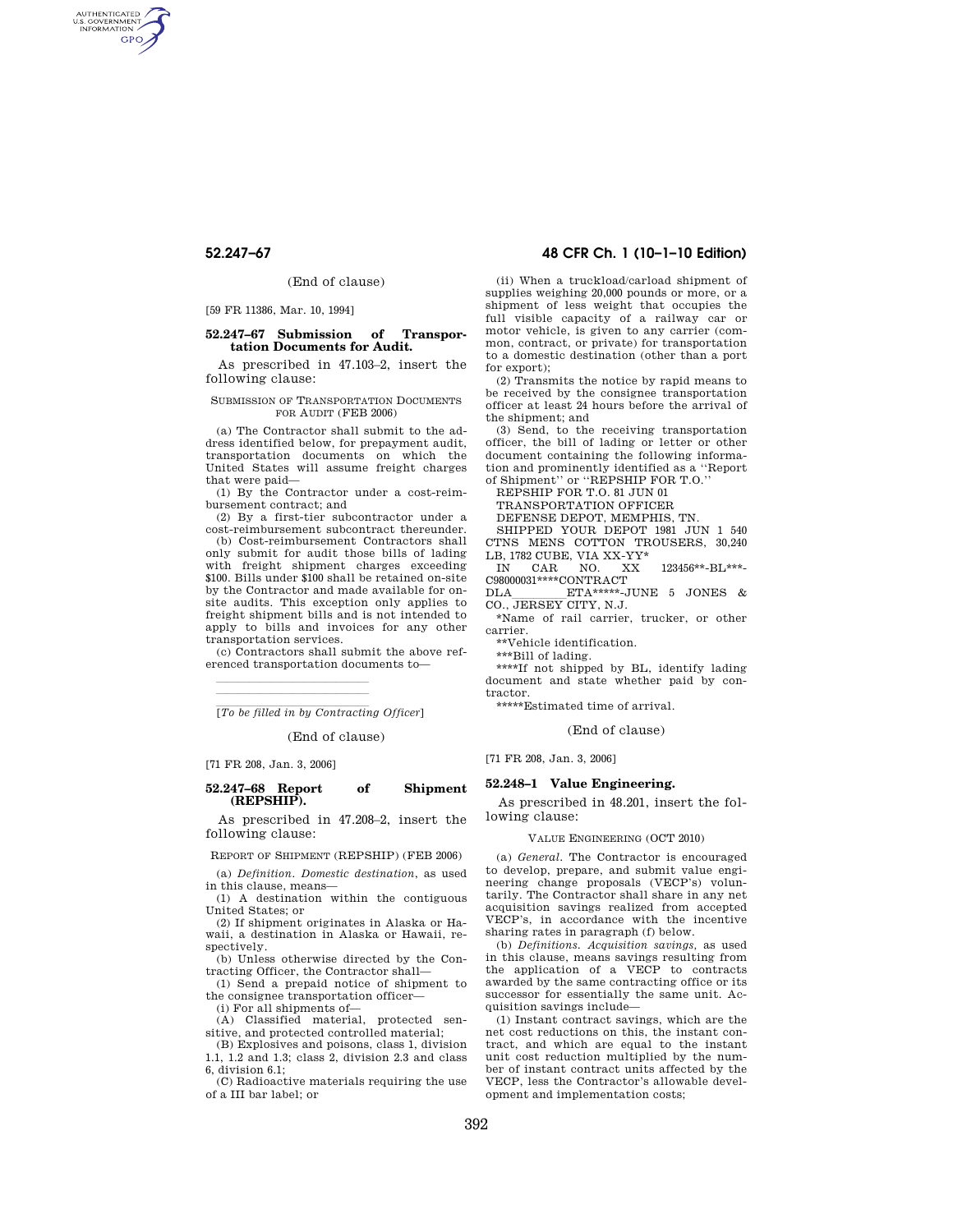# **Federal Acquisition Regulation 52.248–1**

(2) Concurrent contract savings, which are net reductions in the prices of other contracts that are definitized and ongoing at the time the VECP is accepted; and

(3) Future contract savings, which are the product of the future unit cost reduction multiplied by the number of future contract units in the sharing base. On an instant contract, future contract savings include savings on increases in quantities after VECP acceptance that are due to contract modifications, exercise of options, additional orders, and funding of subsequent year requirements on a multiyear contract.

*Collateral costs,* as used in this clause, means agency cost of operation, maintenance, logistic support, or Government-furnished property.

*Collateral savings,* as used in this clause, means those measurable net reductions resulting from a VECP in the agency's overall projected collateral costs, exclusive of acquisition savings, whether or not the acquisition cost changes.

*Contracting office* includes any contracting office that the acquisition is transferred to, such as another branch of the agency or another agency's office that is performing a joint acquisition action.

*Contractor's development and implementation costs,* as used in this clause, means those costs the Contractor incurs on a VECP specifically in developing, testing, preparing, and submitting the VECP, as well as those costs the Contractor incurs to make the contractual changes required by Government acceptance of a VECP.

*Future unit cost reduction,* as used in this clause, means the instant unit cost reduction adjusted as the Contracting Officer considers necessary for projected learning or changes in quantity during the sharing period. It is calculated at the time the VECP is accepted and applies either (1) throughout the sharing period, unless the Contracting Officer decides that recalculation is necessary because conditions are significantly different from those previously anticipated or (2) to the calculation of a lump-sum payment, which cannot later be revised.

*Government costs,* as used in this clause, means those agency costs that result directly from developing and implementing the VECP, such as any net increases in the cost of testing, operations, maintenance, and logistics support. The term does not include the normal administrative costs of processing the VECP or any increase in this contract's cost or price resulting from negative instant contract savings.

*Instant contract,* as used in this clause, means this contract, under which the VECP is submitted. It does not include increases in quantities after acceptance of the VECP that are due to contract modifications, exercise of options, or additional orders. If this is a multiyear contract, the term does not include quantities funded after VECP acceptance. If this contract is a fixed-price contract with prospective price redetermination, the term refers to the period for which firm prices have been established.

*Instant unit cost reduction* means the amount of the decrease in unit cost of performance (without deducting any Contractor's development or implementation costs) resulting from using the VECP on this, the instant contract. If this is a service contract, the instant unit cost reduction is normally equal to the number of hours per line-item task saved by using the VECP on this contract, multiplied by the appropriate contract labor rate.

*Negative instant contract savings* means the increase in the cost or price of this contract when the acceptance of a VECP results in an excess of the Contractor's allowable development and implementation costs over the product of the instant unit cost reduction multiplied by the number of instant contract units affected.

*Net acquisition savings* means total acquisition savings, including instant, concurrent, and future contract savings, less Government costs.

*Sharing base,* as used in this clause, means the number of affected end items on contracts of the contracting office accepting the VECP.

*Sharing period,* as used in this clause, means the period beginning with acceptance of the first unit incorporating the VECP and ending at a calendar date or event determined by the contracting officer for each VECP.

*Unit,* as used in this clause, means the item or task to which the Contracting Officer and the Contractor agree the VECP applies.

*Value engineering change proposal (VECP)*  means a proposal that—

(1) Requires a change to this, the instant contract, to implement; and

(2) Results in reducing the overall projected cost to the agency without impairing essential functions or characteristics; *provided,* that it does not involve a change—

(i) In deliverable end item quantities only; (ii) In research and development (R&D) end items or R&D test quantities that is due solely to results of previous testing under this contract; or

(iii) To the contract type only.

(c) *VECP preparation.* As a minimum, the Contractor shall include in each VECP the information described in subparagraphs (1) through (8) below. If the proposed change is affected by contractually required configuration management or similar procedures, the instructions in those procedures relating to format, identification, and priority assignment shall govern VECP preparation. The VECP shall include the following:

(1) A description of the difference between the existing contract requirement and the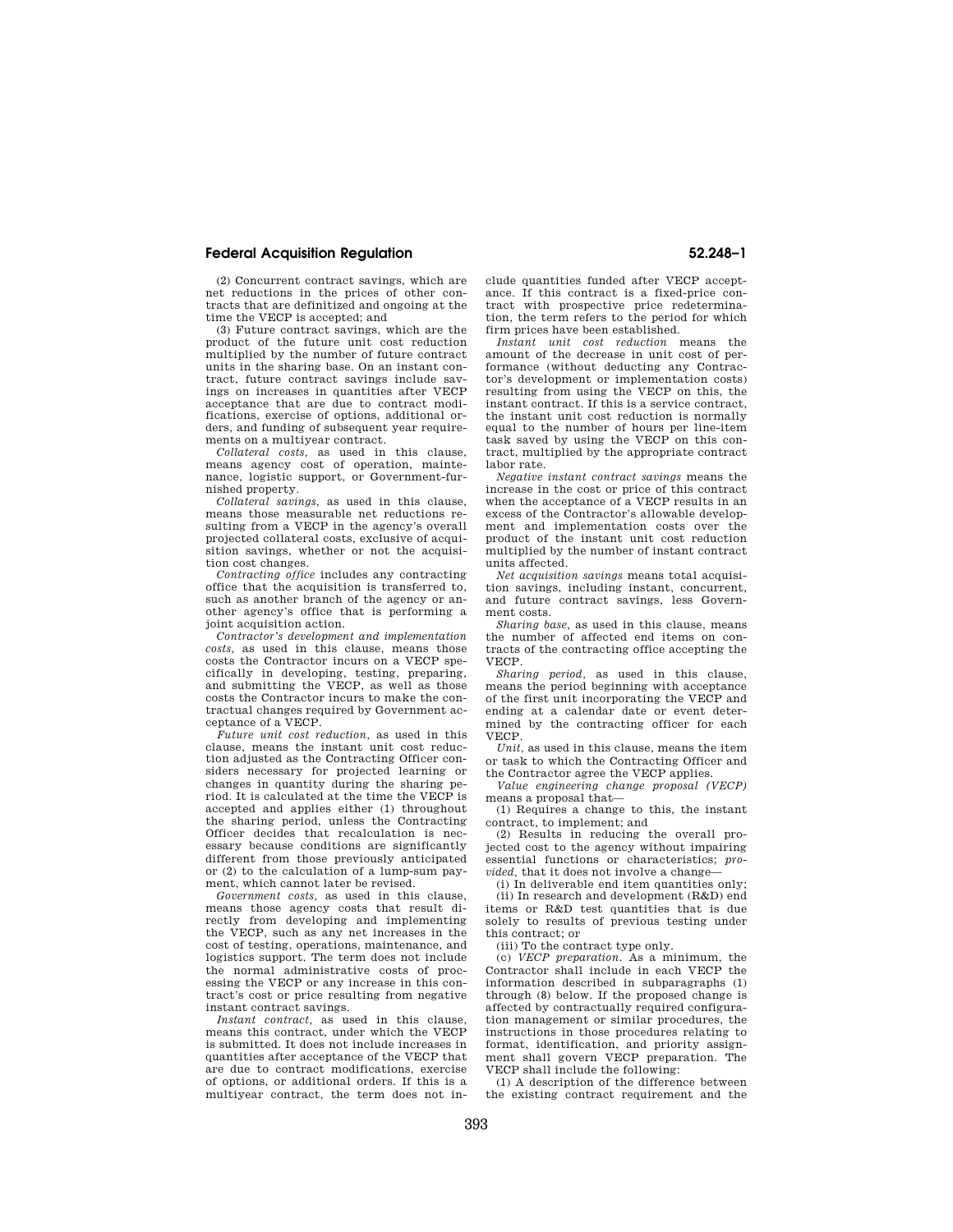proposed requirement, the comparative advantages and disadvantages of each, a justification when an item's function or characteristics are being altered, the effect of the change on the end item's performance, and any pertinent objective test data.

(2) A list and analysis of the contract requirements that must be changed if the VECP is accepted, including any suggested specification revisions.

(3) Identification of the unit to which the VECP applies.

(4) A separate, detailed cost estimate for (i) the affected portions of the existing con-<br>tract requirement and (ii) the VECP The tract requirement and (ii) the VECP. cost reduction associated with the VECP shall take into account the Contractor's allowable development and implementation costs, including any amount attributable to subcontracts under the Subcontracts paragraph of this clause, below.

(5) A description and estimate of costs the Government may incur in implementing the VECP, such as test and evaluation and operating and support costs.

(6) A prediction of any effects the proposed change would have on collateral costs to the agency.

(7) A statement of the time by which a contract modification accepting the VECP must be issued in order to achieve the maximum cost reduction, noting any effect on the contract completion time or delivery schedule.

(8) Identification of any previous submissions of the VECP, including the dates submitted, the agencies and contract numbers involved, and previous Government actions, if known.

(d) *Submission.* The Contractor shall submit VECP's to the Contracting Officer, unless this contract states otherwise. If this contract is administered by other than the contracting office, the Contractor shall submit a copy of the VECP simultaneously to the Contracting Officer and to the Administrative Contracting Officer.

# **52.248–1 48 CFR Ch. 1 (10–1–10 Edition)**

(e) *Government action.* (1) The Contracting Officer will notify the Contractor of the status of the VECP within 45 calendar days after the contracting office receives it. If additional time is required, the Contracting Officer will notify the Contractor within the 45-day period and provide the reason for the delay and the expected date of the decision. The Government will process VECP's expeditiously; however, it will not be liable for any delay in acting upon a VECP.

(2) If the VECP is not accepted, the Contracting Officer will notify the Contractor in writing, explaining the reasons for rejection. The Contractor may withdraw any VECP, in whole or in part, at any time before it is accepted by the Government. The Contracting Officer may require that the Contractor provide written notification before undertaking significant expenditures for VECP effort.

(3) Any VECP may be accepted, in whole or in part, by the Contracting Officer's award of a modification to this contract citing this clause and made either before or within a reasonable time after contract performance is completed. Until such a contract modification applies a VECP to this contract, the Contractor shall perform in accordance with the existing contract. The decision to accept or reject all or part of any VECP is a unilateral decision made solely at the discretion of the Contracting Officer.

(f) *Sharing rates.* If a VECP is accepted, the Contractor shall share in net acquisition savings according to the percentages shown in the table below. The percentage paid the Contractor depends upon (1) this contract's type (fixed-price, incentive, or cost-reimbursement), (2) the sharing arrangement specified in paragraph (a) above (incentive, program requirement, or a combination as delineated in the Schedule), and (3) the source of the savings (the instant contract, or concurrent and future contracts), as follows:

| CONTRACTOR'S SHARE OF NET ACQUISITION SAVINGS |                      |  |  |
|-----------------------------------------------|----------------------|--|--|
|                                               | [Figures in Percent] |  |  |

|                                                                                                                       | Sharing arrangement        |                                            |                                      |                                            |  |  |
|-----------------------------------------------------------------------------------------------------------------------|----------------------------|--------------------------------------------|--------------------------------------|--------------------------------------------|--|--|
| Contract type                                                                                                         |                            | Incentive (voluntary)                      | Program requirement (manda-<br>tory) |                                            |  |  |
|                                                                                                                       | Instant con-<br>tract rate | Con-current<br>and future<br>contract rate | Instant con-<br>tract rate           | Con-current<br>and future<br>contract rate |  |  |
| Fixed-price (includes fixed-price-award-fee; excludes other<br>Incentive (fixed-price or cost) (other than award fee) | 150<br>(2)                 | 150<br>150                                 | 25<br>(2)                            | 25<br>25                                   |  |  |
| Cost-reimbursement (includes cost-plus-award-fee; ex-                                                                 | 325                        | 325                                        | 15                                   | 15                                         |  |  |

<sup>1</sup>The Contracting Officer may increase the Contractor's sharing rate to as high as 75 percent for each VECP.

2Same sharing arrangement as the contract's profit or fee adjustment formula.

3The Contracting Officer may increase the Contractor's sharing rate to as high as 50 percent for each VECP.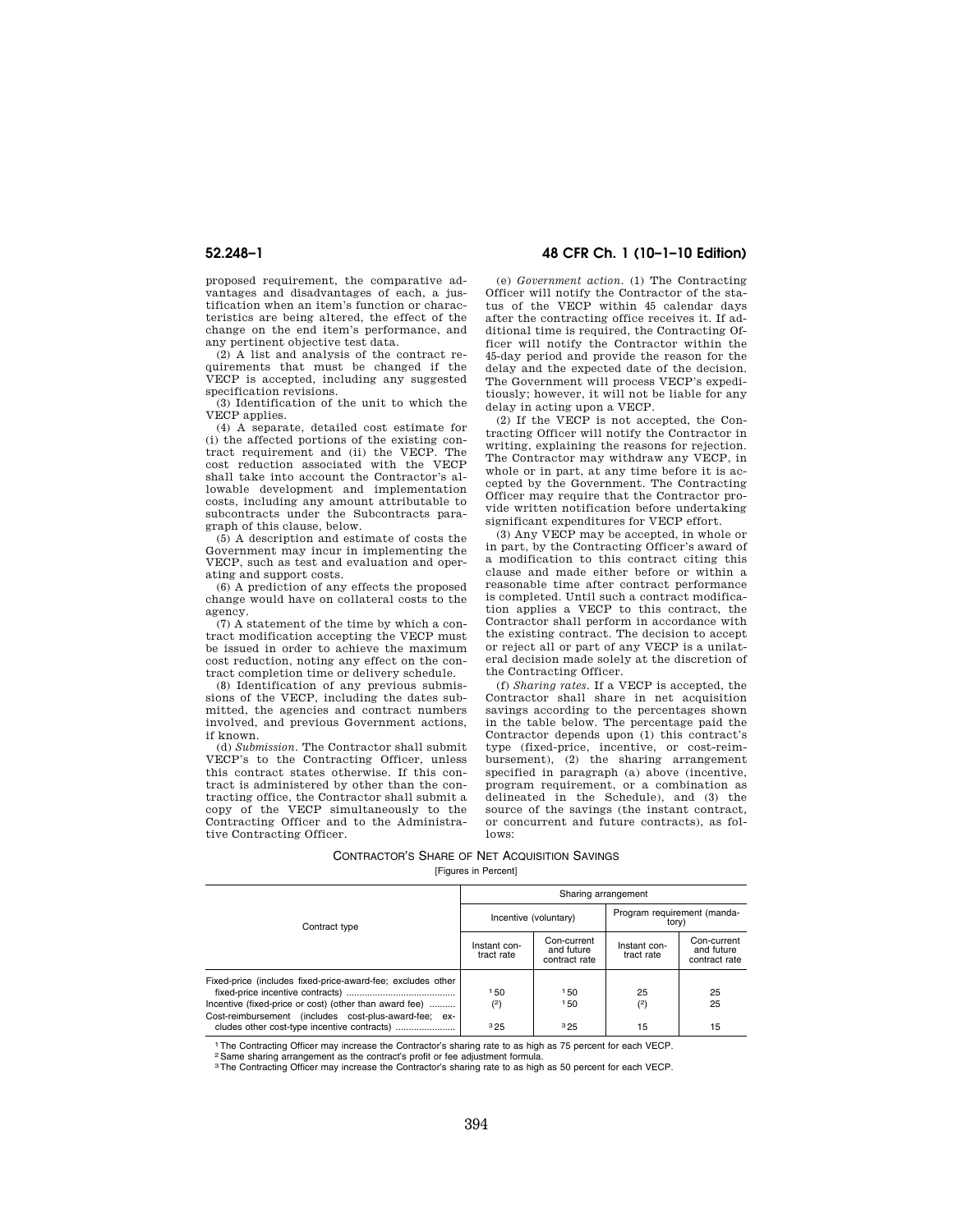# **Federal Acquisition Regulation 52.248–1**

(g) *Calculating net acquisition savings.* (1) Acquisition savings are realized when (i) the cost or price is reduced on the instant contract, (ii) reductions are negotiated in concurrent contracts, (iii) future contracts are awarded, or (iv) agreement is reached on a lump-sum payment for future contract savings (see subparagraph (i)(4) below). Net acquisition savings are first realized, and the Contractor shall be paid a share, when Government costs and any negative instant contract savings have been fully offset against acquisition savings.

(2) Except in incentive contracts, Government costs and any price or cost increases resulting from negative instant contract savings shall be offset against acquisition savings each time such savings are realized until they are fully offset. Then, the Contractor's share is calculated by multiplying net acquisition savings by the appropriate Contractor's percentage sharing rate (see paragraph (f) above). Additional Contractor shares of net acquisition savings shall be paid to the Contractor at the time realized.

(3) If this is an incentive contract, recovery of Government costs on the instant contract shall be deferred and offset against concurrent and future contract savings. The Contractor shall share through the contract incentive structure in savings on the instant contract items affected. Any negative instant contract savings shall be added to the target cost or to the target price and ceiling price, and the amount shall be offset against concurrent and future contract savings.

(4) If the Government does not receive and accept all items on which it paid the Contractor's share, the Contractor shall reimburse the Government for the proportionate share of these payments.

(h) *Contract adjustment.* The modification accepting the VECP (or a subsequent modification issued as soon as possible after any negotiations are completed) shall—

(1) Reduce the contract price or estimated cost by the amount of instant contract savings, unless this is an incentive contract;

(2) When the amount of instant contract savings is negative, increase the contract price, target price and ceiling price, target cost, or estimated cost by that amount;

(3) Specify the Contractor's dollar share per unit on future contracts, or provide the lump-sum payment;

(4) Specify the amount of any Government costs or negative instant contract savings to be offset in determining net acquisition savings realized from concurrent or future contract savings; and

(5) Provide the Contractor's share of any net acquisition savings under the instant contract in accordance with the following:

(i) Fixed-price contracts—add to contract price.

(ii) Cost-reimbursement contracts—add to contract fee.

(i) *Concurrent and future contract savings.*  (1) Payments of the Contractor's share of concurrent and future contract savings shall be made by a modification to the instant contract in accordance with subparagraph (h)(5) above. For incentive contracts, shares shall be added as a separate firm-fixed-price line item on the instant contract. The Contractor shall maintain records adequate to identify the first delivered unit for 3 years after final payment under this contract.

(2) The Contracting Officer shall calculate the Contractor's share of concurrent contract savings by (i) subtracting from the reduction in price negotiated on the concurrent contract any Government costs or negative instant contract savings not yet offset and (ii) multiplying the result by the Contractor's sharing rate.

(3) The Contracting Officer shall calculate the Contractor's share of future contract savings by (i) multiplying the future unit cost reduction by the number of future contract units scheduled for delivery during the sharing period, (ii) subtracting any Government costs or negative instant contract savings not yet offset, and (iii) multiplying the result by the Contractor's sharing rate.

(4) When the Government wishes and the Contractor agrees, the Contractor's share of future contract savings may be paid in a single lump sum rather than in a series of payments over time as future contracts are awarded. Under this alternate procedure, the future contract savings may be calculated when the VECP is accepted, on the basis of the Contracting Officer's forecast of the number of units that will be delivered during the sharing period. The Contractor's share shall be included in a modification to this contract (see subparagraph (h)(3) above) and shall not be subject to subsequent adjustment.

(5) Alternate no-cost settlement method. When, in accordance with subsection 48.104–4 of the Federal Acquisition Regulation, the Government and the Contractor mutually agree to use the no-cost settlement method, the following applies:

(i) The Contractor will keep all the savings on the instant contract and on its concurrent contracts only.

(ii) The Government will keep all the savings resulting from concurrent contracts placed on other sources, savings from all future contracts, and all collateral savings.

(j) *Collateral savings.* If a VECP is accepted, the Contracting Officer will increase the instant contract amount, as specified in paragraph (h)(5) of this clause, by a rate from 20 to 100 percent, as determined by the Contracting Officer, of any projected collateral savings determined to be realized in a typical year of use after subtracting any Government costs not previously offset. However, the Contractor's share of collateral savings will not exceed the contract's firm-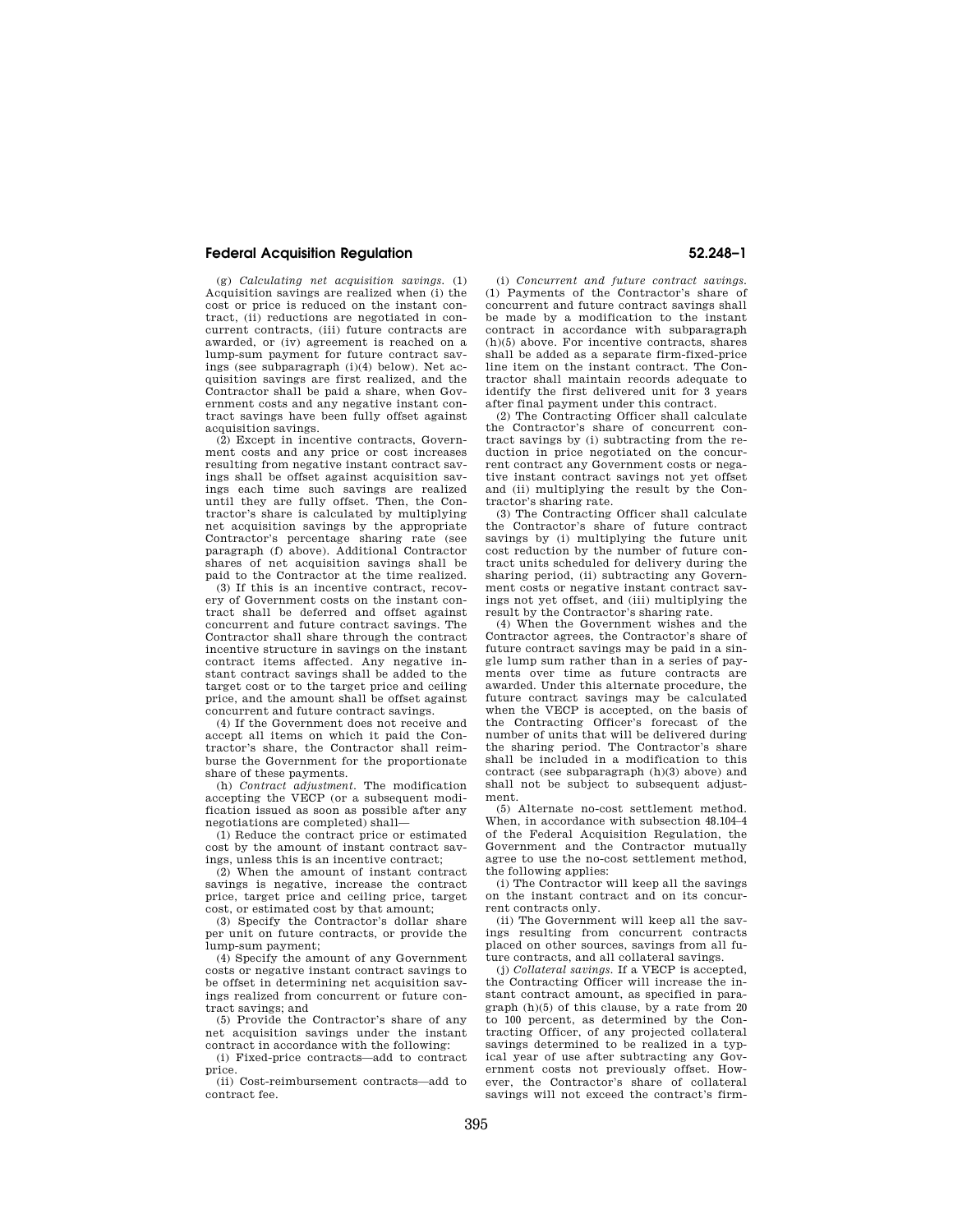fixed-price, target price, target cost, or estimated cost, at the time the VECP is accepted, or \$100,000, whichever is greater. The Contracting Officer will be the sole determiner of the amount of collateral savings.

(k) *Relationship to other incentives.* Only those benefits of an accepted VECP not rewardable under performance, design-to-cost (production unit cost, operating and support costs, reliability and maintainability), or similar incentives shall be rewarded under this clause. However, the targets of such incentives affected by the VECP shall not be adjusted because of VECP acceptance. If this contract specifies targets but provides no incentive to surpass them, the value engineering sharing shall apply only to the amount of achievement better than target.

(l) *Subcontracts.* The Contractor shall include an appropriate value engineering clause in any subcontract of \$150,000 or more and may include one in subcontracts of lesser value. In calculating any adjustment in this contract's price for instant contract savings (or negative instant contract savings), the Contractor's allowable development and implementation costs shall include any subcontractor's allowable development and implementation costs, and any value engineering incentive payments to a subcontractor, clearly resulting from a VECP accepted by the Government under this contract. The Contractor may choose any arrangement for subcontractor value engineering incentive payments; *provided,* that the payments shall not reduce the Government's share of concurrent or future contract savings or collateral savings.

(m) *Data.* The Contractor may restrict the Government's right to use any part of a VECP or the supporting data by marking the following legend on the affected parts:

''These data, furnished under the Value Engineering clause of contract \_\_\_, shall not be disclosed outside the Government or duplicated, used, or disclosed, in whole or in part, for any purpose other than to evaluate a value engineering change proposal submitted under the clause. This restriction does not limit the Goverment's right to use information contained in these data if it has been obtained or is otherwise available from the Contractor or from another source without limitations.

If a VECP is accepted, the Contractor hereby grants the Government unlimited rights in the VECP and supporting data, except that, with respect to data qualifying and submitted as limited rights technical data, the Government shall have the rights specified in the contract modification implementing the VECP and shall appropriately mark the data. (The terms *unlimited rights*  and *limited rights* are defined in part 27 of the Federal Acquisition Regulation.)

# **52.248–1 48 CFR Ch. 1 (10–1–10 Edition)**

# (End of clause)

*Alternate I* (APR 1984). If the contracting officer selects a mandatory value engineering program requirement, substitute the following paragraph (a) for paragraph (a) of the basic clause:

(a) *General.* The Contractor shall (1) engage in a value engineering program, and submit value engineering progress reports, as specified in the Schedule and (2) submit to the Contracting Officer any resulting value engineering change proposals (VECP's). In addition to being paid as the Schedule specifies for this mandatory program, the Contractor shall share in any net acquisition savings realized from accepted VECP's, in accordance with the program requirement sharing rates in paragraph (f) below.

*Alternate II* (FEB 2000). If the contracting officer selects *both* a value engineering incentive and mandatory value engineering program requirement, substitute the following paragraph (a) for paragraph (a) of the basic clause:

(a) *General.* For those contract line items designated in the Schedule as subject to the value engineering program requirement, the Contractor shall (1) engage in a value engineering program, and submit value engineering progress reports, as specified in the Schedule and (2) submit to the Contracting Officer any resulting VECP's. In addition to being paid as the Schedule specifies for this mandatory program, the Contractor shall share in any net acquisition savings realized from VECP's accepted under the program, in accordance with the program requirement sharing rates in paragraph (f) below. For remaining areas of the contract, the Contractor is encouraged to develop, prepare, and submit VECP's voluntarily; for VECP's accepted under these remaining areas, the incentive sharing rates apply. The decision on which rate applies is a unilateral decision made solely at the discretion of the Government.

*Alternate III* (APR 1984). When the head of the contracting activity determines that the cost of calculating and tracking collateral savings will exceed the benefits to be derived in a contract calling for a value engineering incentive, delete paragraph (j) from the